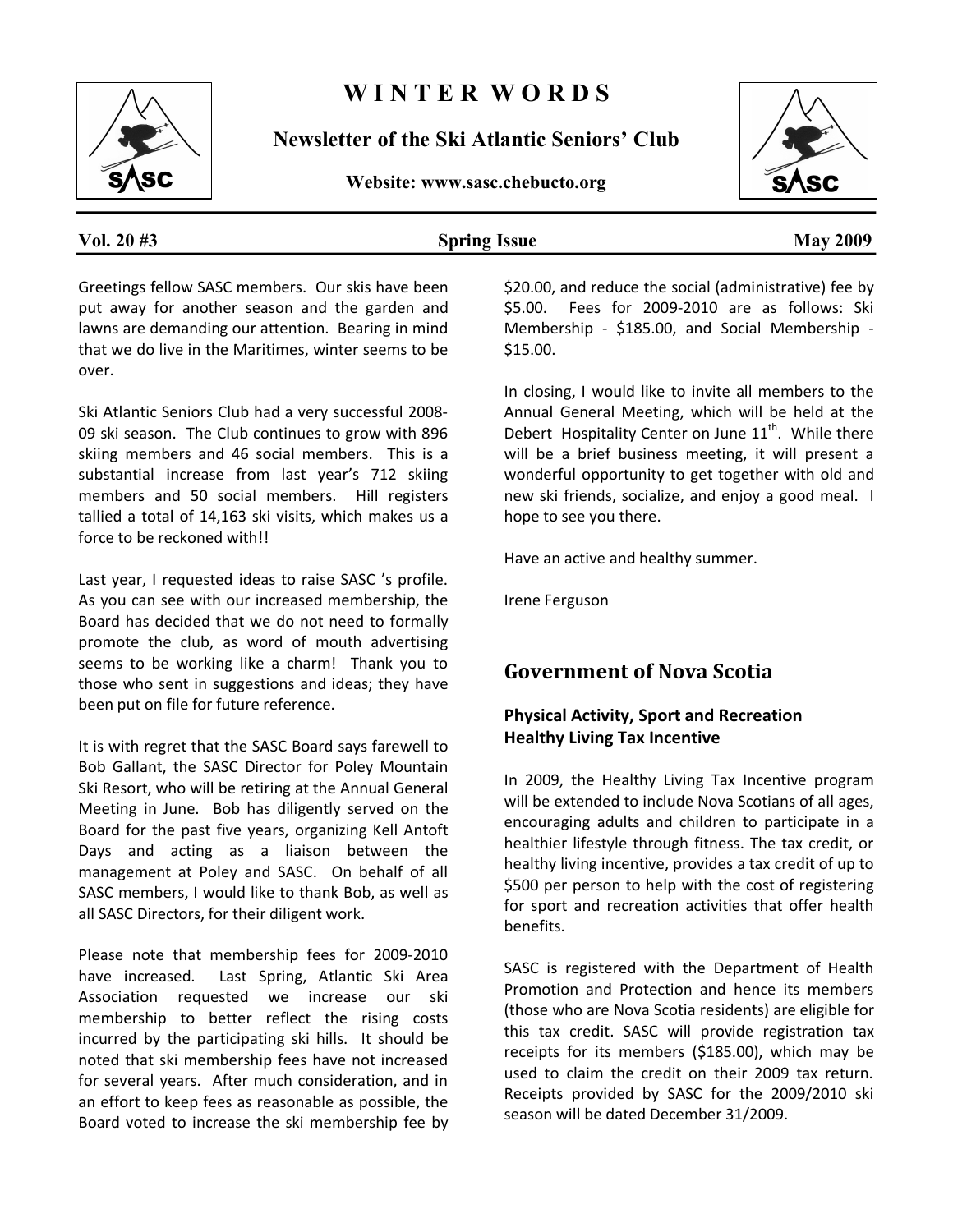# THE CONSTITUTION

The Ski Atlantic Seniors Club Constitution was approved by resolution on June 23, 2008. This document outlines the basic structure of our Club, its objectives and how it is administered. Also, it provides the Board of Directors with the authority to make, repeal and amend By-Laws specifically related to the day to day administration of the Club.

Amendments to the Constitution may only be made by resolution at the Annual General Meeting. This year approval is required for a number of minor errors and editorial changes involving numbering, grammar and clarification of certain definitions. Clause 10 deals with the Exclusion of Liability. Concern has been raised about the liability of the Club, its Members, Officers and Directors for economic or non‐economic losses. Legal advice was obtained and Clause 10 has been revised as follows:

10(1) ‐ Skiing is a challenging, dangerous sport. Members are responsible and assume all risk for their own personal preparedness and safety when participating in Club programs and events. Members agree to release, indemnify and hold harmless the Club for any personal injury, death and economic or non‐economic losses resulting from: (a)-the inherent risks, dangers and hazards of Alpine skiing, cross country skiing or snowboarding; (b)‐the use of ski lifts; (c)‐ the collision with natural or man made objects, with skiers, snowboarders or other persons; and (d)‐skiing and travel within or beyond the ski area boundaries

10(2) - Members waive all claims against the Officers, Directors or other Members, their successors or assigns with respect to the risks, economic and non-economic losses outlined in 10(1).

10(3) ‐ Members are responsible for their own travel, health and accident insurance.

10(4) ‐ Members shall abide by the Alpine Responsibility Code (Appendix 13) and the Cross Country Responsibility Code (Appendix 15) as well as the rules and conditions established at Participating Hills and other hills.

10(5) – No Member in his or her individual capacity is responsible for any debt or financial liability beyond the amount of any subscription, annual dues or special even fees payable to the Club

10(6) - Members may make comments, suggestions or other representations related to safety and liability through any Director or Officer.

This clause will be added to the Annual Membership Form and Members will be required to read it prior to signing. By doing so Members agree to abide by it and other sections of the Constitution and By‐Laws. This and other minor amendments to the Constitution will be introduced at the Annual General Meeting scheduled for June 11, 2009. Please direct any questions in writing to R.R. Potter, 83 Millrun Crescent. Bedford, N. S., BA 3H9 or to [meridianmmm@aol.com](mailto:meridianmmm@aol.com). They will be addressed either by mail or at the meeting.

#### **SASC 2010 SKI TRIPS**

Everyone is thinking about golfing and flowers and things, but your trip committee has been busy putting together next year's excursions. For discussion over a cool one every now and then think of Mont Ste Anne from January 31 to February 5, 2010. Our US destination is Bretton Woods from March 7‐12, 2010. Full details will be published in the Fall Winter words. In the interim if you have any questions contact Bob Webb 897‐4679. Bob is looking for anyone interested in taking over the SASC travel agency. Interested persons may contact any of the Board Members.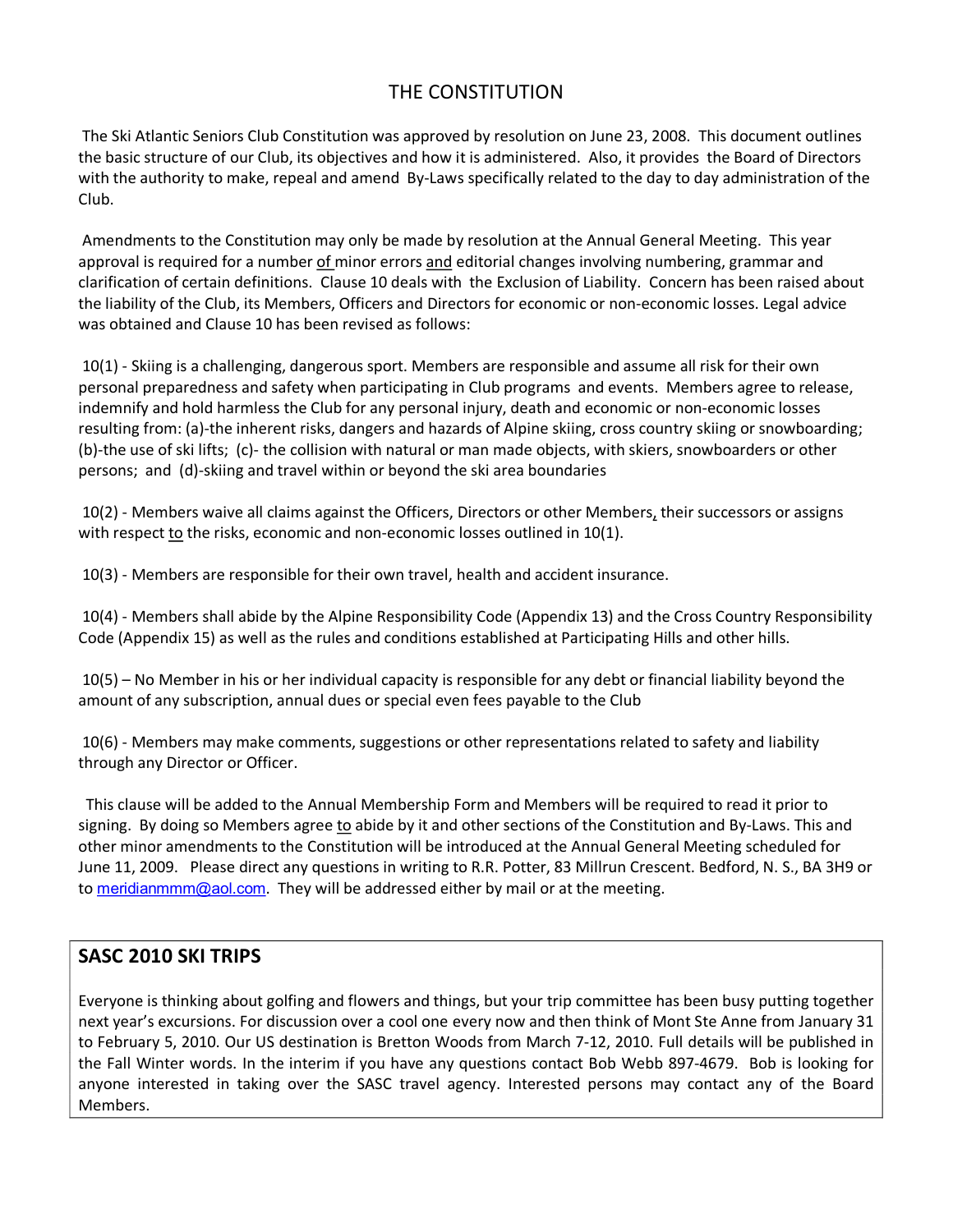#### **2009 SKI TRIPS**

#### **SUN PEAKS – JANUARY 18‐24 Tom Grantham**

On Sunday we met with Nancy Greene Raine and Allan Raine for a wine and cheese reception. Great start!!! As expected, the skiing was spectacular; conditions were excellent and the sun shone every day. Al spent most of Monday with our group and as he toured with us he contributed many stories and information, probably most important was STICKEY BUNS at the restaurant at Crystal Bowl. We spent some time there!

The thirteen SASC members spent the evenings together socializing. We could make our own meals for breakfast and dinner in our condos, thanks to a local, reasonably priced food market. On the last evening everyone gathered at the Powder Hound Restaurant in the Village and a good time was had by all.

We skied OSV where the Austrian ski team go to practice in November, the Crystal Bowl with its spectacular scenery, 5 Mile Run which is a nice long green run from top to bottom and Sundance. On Morissey Mountain we skied Sticks and Mid‐Life‐ Crisis. The Sticks are made of islands of trees that the groomer smooths out to make an easy, pleasurable green run with a spectacular view of the mountains .

This is definitely the place to go for fabulous skiing.

#### **STONEHAM , PQ – February 8‐13 Isabelle Hockin and Suzanne Mason**

The Crabbe Mountain group joined the happy band of travelers from Nova Scotia in Fredericton. We were greeted with a warm welcome and that sense of goodwill continued throughout the six days we were together.

The first two days in Stoneham brought excellent ski conditions and those who wished could finish off the first day with a trip into Quebec City where the "Carnival de Quebec" was in full swing. We appreciated the wonderful ice sculptures, particularly the ice castle.

Mont Sainte Anne on Wednesday was another great experience with wonderful snow, albeit foggy conditions. Fred, one of our volunteer hill guides stayed with a group of us for the whole day. We are grateful to Fred as without him we may not have discovered the short cuts and less skied trails.

The food! As we found two years ago, the quality was still top notch and was a real highlight. Over dinner we shared laughter and got to know each other better. The last night we celebrated Jim Clothier's 83<sup>rd</sup> birthday, which was made more special as he'd been injured on the first day (not seriously) bringing a halt to his skiing. We also enjoyed après ski time together. Card games proved very popular.

All in all, it was a super time; we met many wonderful people and skiing was great. Our helmets go off to Bob and Shirley Webb for an excellent job of organizing this trip.

#### **SUGARLOAF, MAINE – March 15‐20 Lynda & John Pierce**

WE began on Sunday by gathering for a reception followed by an excellent evening meal. Gift certificate draws provided by the Sugarloaf resort made winners of Peter Etheridge, Marjorie Stevenson, Bill McConnell, Ralph Rogers, Peter Lee, and KateMacDonald.

We met for breakfast each day giving us opportunities to meet others on the trip. After a beautiful day on the slopes, we gathered for a welcoming reception followed by a spectacular fireworks show that was truly impressive.

We celebrated the birthdays of Jeannine Mably and Hedley Hopkins on St Patrick's Day. Young Jimmy Clothier (83) outdid us all on the dance floor.

Thursday evening gave us another opportunity to enjoy a meal together, exchange highlights of the week and all agreed that the trip was a great success with several days of fine skiing..

Thanks to Shirley Rogers for a great week!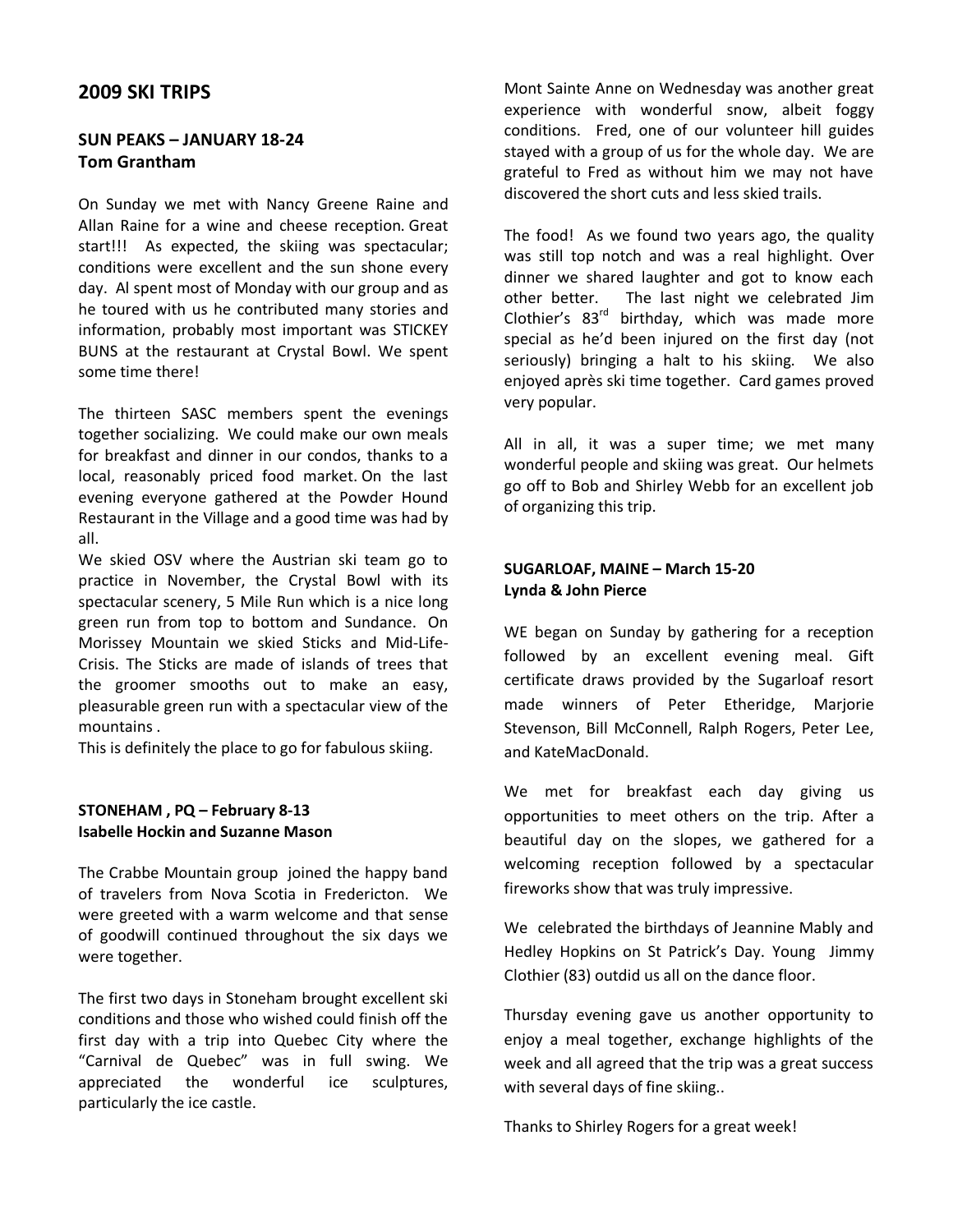#### **AUSTRIAN SKI TRIP – 2009 By Nancy Smith**

On January 16, thirty‐two people met at Pearson International Airport in Toronto to begin the 2009 Austrian Ski Trip. A diverse group of individuals, the ages ranged from eighteen to eighty-two, with thirteen of the group being members of the Seniors' Ski Club.

Arriving at Munich International Airport on January 17, a large, comfortable bus had been arranged for the trip to the Skirast where we were warmly greeted by the Schermer's, Marlene, Christoph and Anna Maria.

Everyone one was up and ready to go early the next morning. With a group that large, it was evident that there were many different levels of skiing expertise. The "A‐Team" and the "B‐ Team", as they were jokingly referred to, were born. Everyone had a marvelous day of skiing with lots of stories. After dinner an impromptu sing-song would take place with guitar accompaniment.

The nightly Happy Hours were also a pleasant part of the trip with several different people taking turns hosting. It was a bring‐your‐own drinks party with lots of snacks, chocolate and Ralph's famous (or infamous) dulse and liquorice cigars available. There were a few special Happy Hours – a Nov Scotia Night, a New Brunswick Night and one was a trip to Kirchburg to The London Pub.

Our Austrian friends also made the trip very special. Guenter Much arranged a trip to the Fieberbrunn area for the group on the second Wednesday. We did some great skiing and then met at a restaurant for a nice lunch, and, of course schnapps and beer. Entertainment was provided by another good Austrian friend, Horst Felsch, with singing, guitar and dancing. Horst is a very good skier and took the "powder hounds" with him for some pretty intense skiing. A "C‐ Team" was born that day as well with Trudy taking those who were intermediate skiers.

The weather on the first Tuesday wasn't great so a group formed to go on an outing to the Swarovki Museum and then in to Innsbruck.

We were there during Hannenkahm racing so a few of the group took in the three days of racing while many went to Kitzbushel on the Saturday for the downhill race. Kitzbuhel is like one big party on race day.

On the second Monday, a trip to the Saalbach region was arranged. The scenery is very beautiful and the town of Saalbach is wonderful. Guenther and Trudi met the group there for a great day of skiing (and, of course, schnapps and beer).

On the second Tuesday, a sleigh ride was arranged after dinner with two sleighs for eighteen members of the group. It was a beautiful snowy night and the ride into Kirchburg and back was nicely fortified with thermoses of gluwein, hot chocolate with rum and jaegar tea.

Our trip was well organized by our "fearless Leader." The months of mails, telephone calls and planning certainly paid off as the trip went very smoothly. A good time was enjoyed by most, new friendships were made, old friends revisited and plans for the next Austrian Ski Trip are already being made. For anyone interested in the 2010 trip, from January 15 to January 30, please contact Ralph Smith at rsmith@rsei.nb.ca

.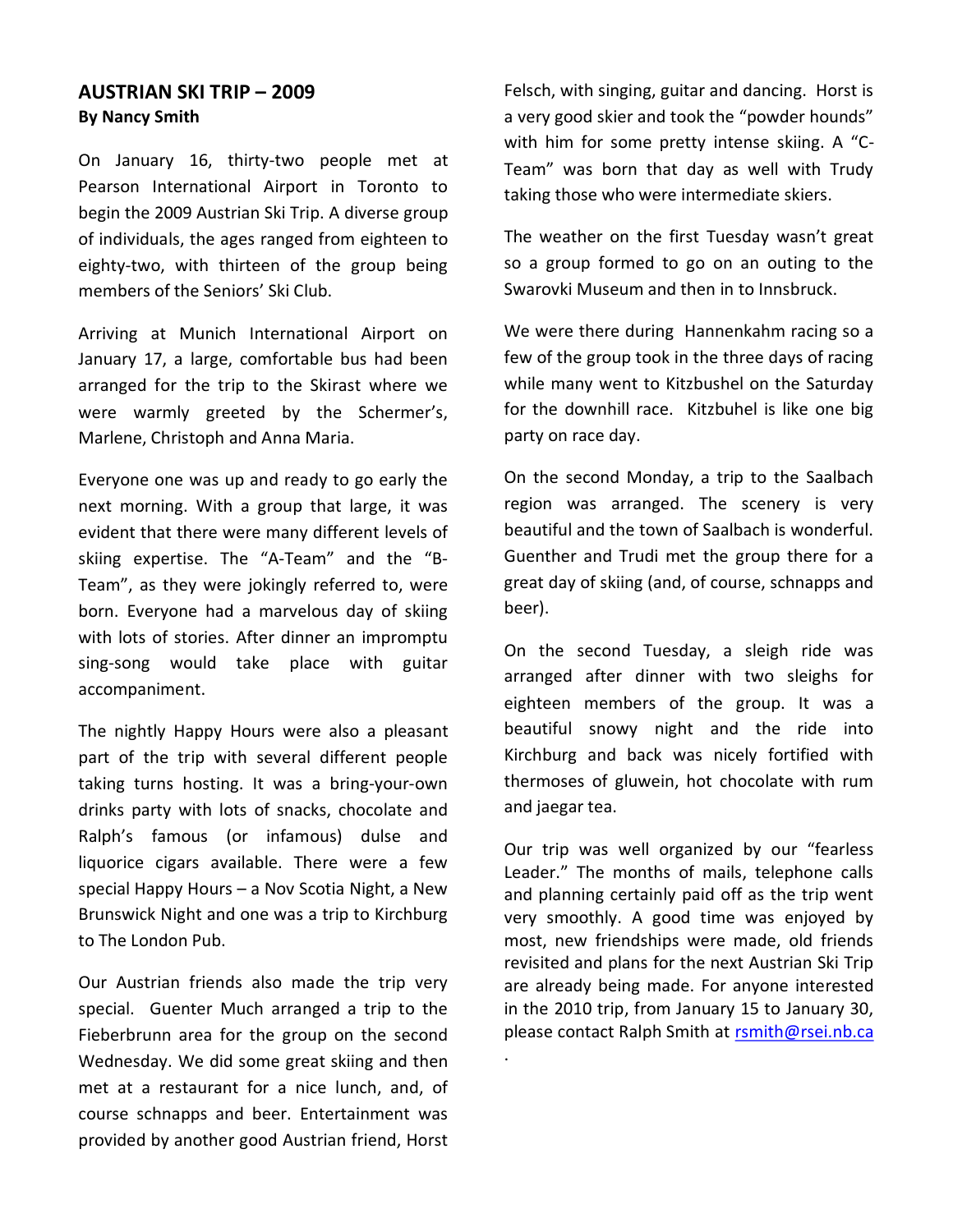#### **2010 Austrian Ski Trip**

When ‐ January 15 to 30 , 2010 Jan 15‐noon‐Maritime airports to Toronto Jan 15 ‐8pm – Air Canada‐ Toronto to Munich Jan 16 ‐9‐11am – Munich to Kitzbuhel by charter bus Jan 17‐29 13 days of skiing Jan 30 7‐9am bus from Kitzbuhel to Munich Jan 30 11am‐2pm Air Canada Munich to Toronto Jan 30 5pm – Air Canada – Toronto to Maritime airports

Where‐ staying at Gasthof Schermer in Skirast near Kirchberg/Kitzbuhel Gasthof Schermer has 45 rooms with pool,saunas,whirlpool,suntanning,etc Large restaurant and adjacent bar Rates in 2009 where 60 Euro/person double room and 64 Euro single room Rates include room,breakfast and dinner View Gasthof Schermer at [http://www.skirast.at](http://www.skirast.at/) 

Ski Area‐ Kitzbuheler Alpen ski area consists of 7 major ski areas 357 gondolas and lifts 1,081 km of trails 762 km of trails with snow making 256 on mountain restaurents 13 day pass is 338 Euros Ski pass provides free access to local buses View ski area at [www.allstarcard.at](http://www.allstarcard.at/)

Other Activities Jan 22,23,24 is GS,Downhill,Slalom Kitzbuhel World Cup Races Bus trip to Swarovski glass museum and Innsbruck Sleigh ride to adjacent community Shopping in Kitzbuhel, Kirchberg, St Johann

Other Items Cost of travel, accommodations, ski pass, meals, beer, misc is approx \$2,000/person/week Must have solid commitment by June 15,2009 Book flight by August 31.2009 Cancellation due to personal reasons/no snow/ etc. results in no room cancellation charges but each person must look after flight cancellations.

For additional details or to book space contact:

Ralph Smith Tel 1‐506‐451‐0005 Fax 1‐506‐451‐2211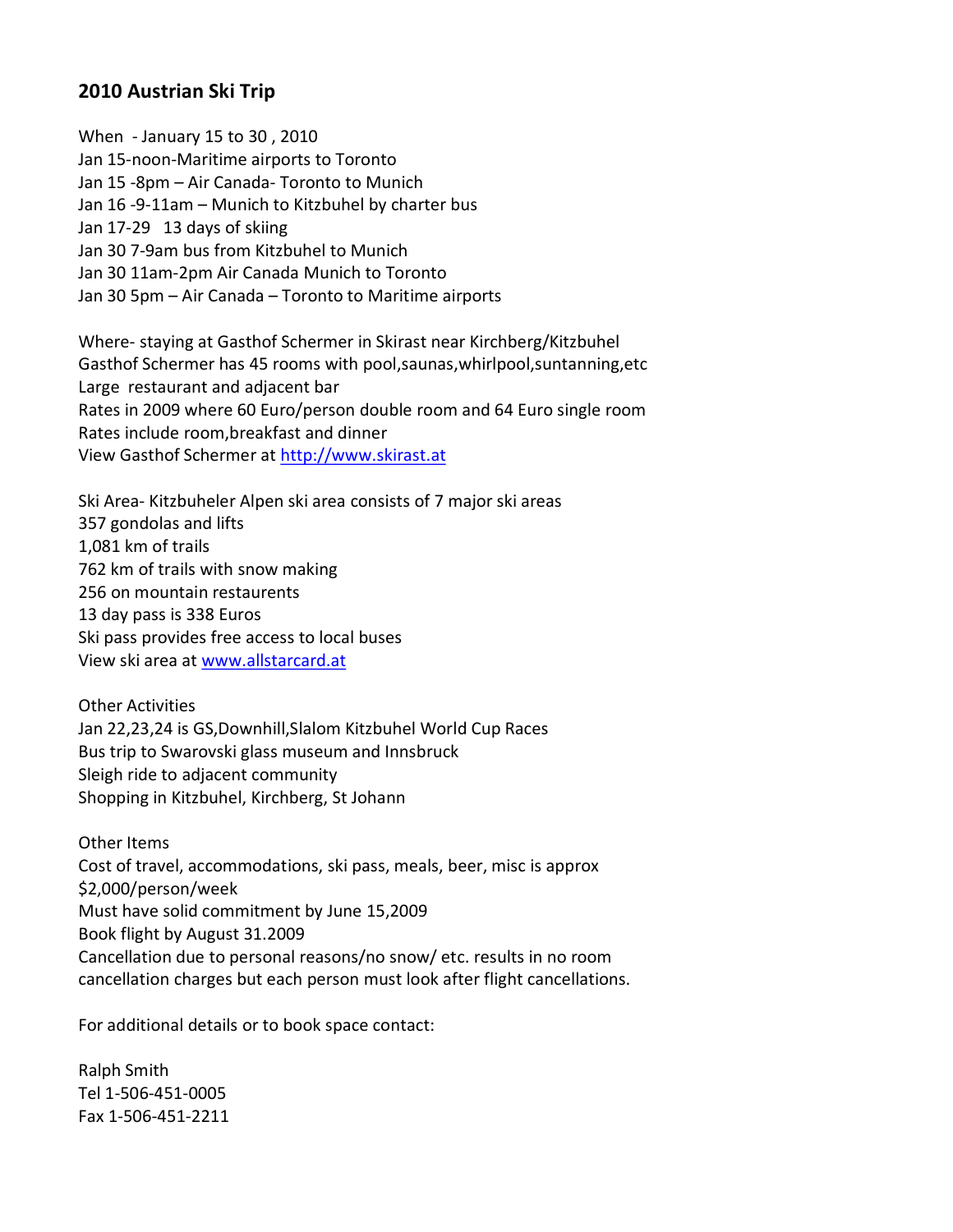# KELL ANTOFT FUN DAYS

#### **MT. FARLAGNE – Jan. 27 & 28 John Murley**

SASC membership at Mt. Farlagne is in its infancy, nonetheless four Nova Scotia members and two New Brunswick members ventured to Edmundston and were given a warm welcome by hill manager Bruno Cyr and Lloyd Gagnon, our resident SASC designated instructor.

#### **Crabbe Mountain – Jan. 29 Don Buck**

After a big overnight storm 43 brave members made it to Crabbe Mountain. We had lunch together with a welcome from Stefan Billings, Crabbe's Marketing & Promotion Manager, who introduced Jason Crawford, General Manager.

#### **Poley Mountain – Jan. 30 Bob Gallant**

The weather cooperated and we had a great day with 133 guests. Visitors were given a tour by various local members of the hill. The additional runs accessed by the new Alpine chair lift have created a super and exciting hill which everyone enjoyed immensely.

#### **Ski Martock – Feb. 4 John Pierce**

After a blizzard the night before, 56 brave skiers made their way to Martock. A special thank you to those who contributed food, prizes, lessons and coordinated the event – especially Irene, Lee and Lynda. A number of members took advantage of Joanna Redden's ski lesson. After a wonderful pot luck lunch, Andy MacLean, operations manager at Martock, gave the group a briefing on the changes and upgrades that will take place by the opening of the 2009/2010 season in preparation for the Canada Winter Games. Congratulations to Jim and Heather Boylan for a well run hill.

#### **Ski Wentworth – Feb. 19 Lorraine Haley**

Another Kell Antoft Day - Another Snowstorm! Lunch was advanced to 12:30 due to the oncoming storm. Irene Ferguson and Dave Wilson gave us a warm welcome. Our ski instructor, Jim Martin, reminded us of lesson times and invited us to join him for extra time and instruction if desired (any time he is free). Leslie discussed exciting plans for upgrades for the 2011 Winter Games Alpine Skiing and Freestyle. Improvements include: doubling snowmaking capacity; new beginner trail next to Sissy; new aerials and mogul venues; upgrades

to half pipe; changes to Sissy-Rosebowl for giant slalom and slalom.

There were several draws for prizes:

Bags of goodies went to Al Harries, Daryl Cunningham, Dave Matthews and Peter Bell. Free ski waxing donated by Hub Cycle, Truro, to Bobby Matheson and goggles donated by Cleve's Sport Shop went to Patsy Matheson

#### **Ski Ben Eoin Rene Samson**

Approximately 40 members from a variety of hills, took advantage of the beautifully groomed slopes. We were all treated to some ski instruction offered as usual by Vern and Jim. Evelyn Elworthy who served with distinction on the SASC Board of Directors for 10 years joined us for the festivities and handled the registration. Irene Ferguson, President of SASC Board of Directors, attended and gave us a pep talk. The group was treated to a buffet style lunch provided by members from Ski Ben Eoin. Many thanks to all, especially to Margie and the kitchen staff.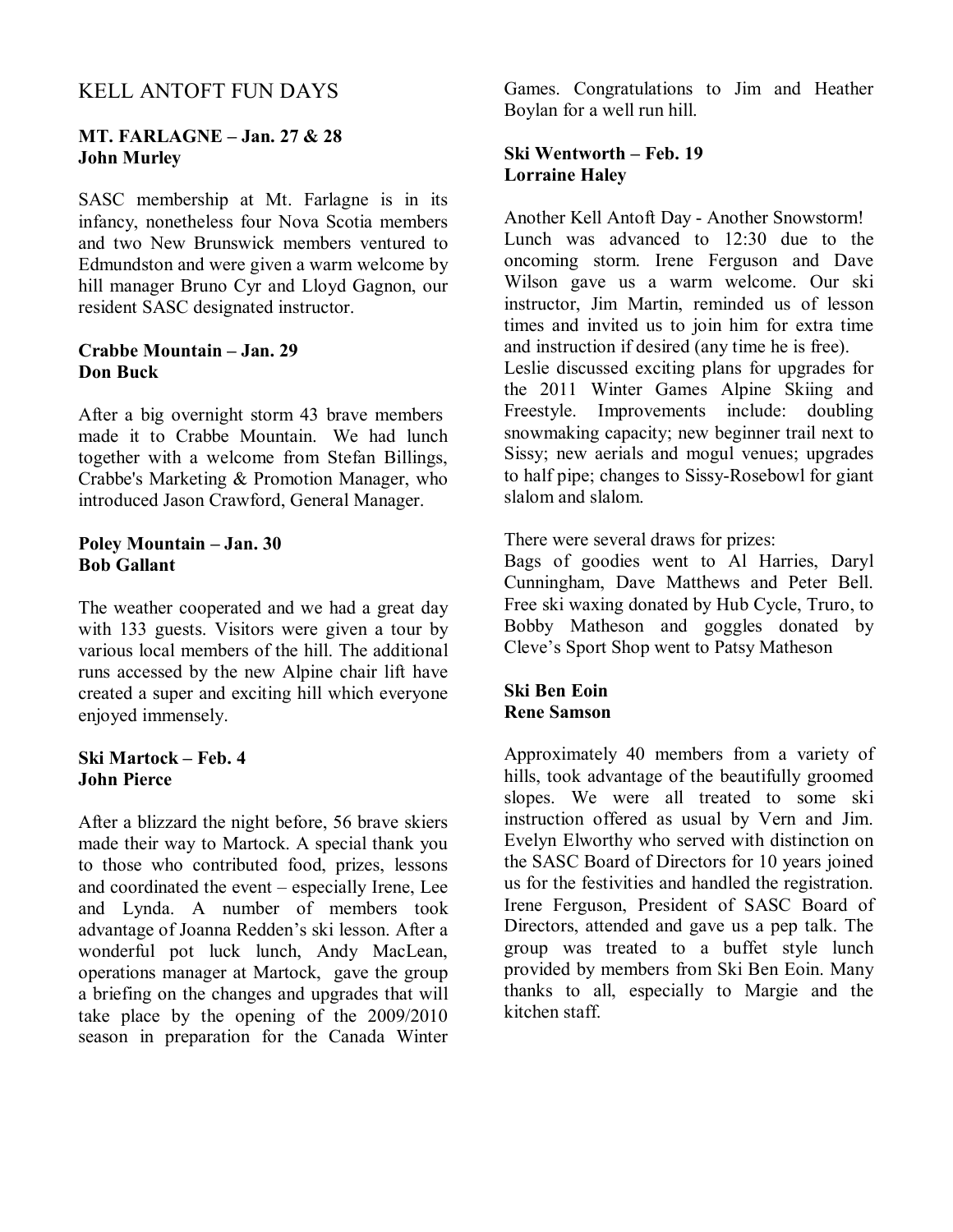# **SASC SPRING GOLF DAY 2009**

#### **GRANITE SPRINGS GOLF CLUB 4441 PROSPECT ROAD--BAYSIDE NS HIGHWAY NO. 333**

#### **DATE: MAY 27, 2009 (WEDNESDAY)**

**TIME: 10 AM TEE OFF TIME 11 AM (Not Shotgun)**

**PRICE: Golf Pkg. 18 Holes—Green Fee/Cart includes G.P.S./ Dinner-Gratuity & HST included---\$ 85.00** 

> Golf Pkg. 9 Holes---Green Fee/Cart includes G.P.S./ **Dinner---Gratuity & HST included---\$65.00**

**Meal only option---Gratuity & HST included---\$ 22.00** 

**Dinner:** 

**BBQ Chicken Buffet (marinated breast of chicken with fresh baked Kaiser) Salads (Tossed Green, Cold Pasta) Condiments Lemon Meringue Pie Dessert**

**Tea & Coffee**

**FOR INQUIRIES: SHELIAH CONNOLLY 902 443 2789 ([sheliahconnolly@ns.sympatico.ca](mailto:sheliahconnolly@ns.sympatico.ca)) LEO BLACKBURN 902 865 9286 ([leoblackburn@eastlink.ca](mailto:leoblackburn@eastlink.ca))**

**CHEQUES SHOULD BE MADE PAYABLE TO: SKI ATLANTIC SENIORS' CLUB SEND REGISTRATION FORMS & CHEQUES BY MAY 15 2009 TO:**

#### **LEO BLACKBURN 30 CAVENDISH DRIVE LOWER SACKVILLE N.S. B4C 3K1**

**.....................................................................................................................................................**

**FALL GOLF TOURNAMENT – Watch for a message in June with details of the September Golf Tournament.**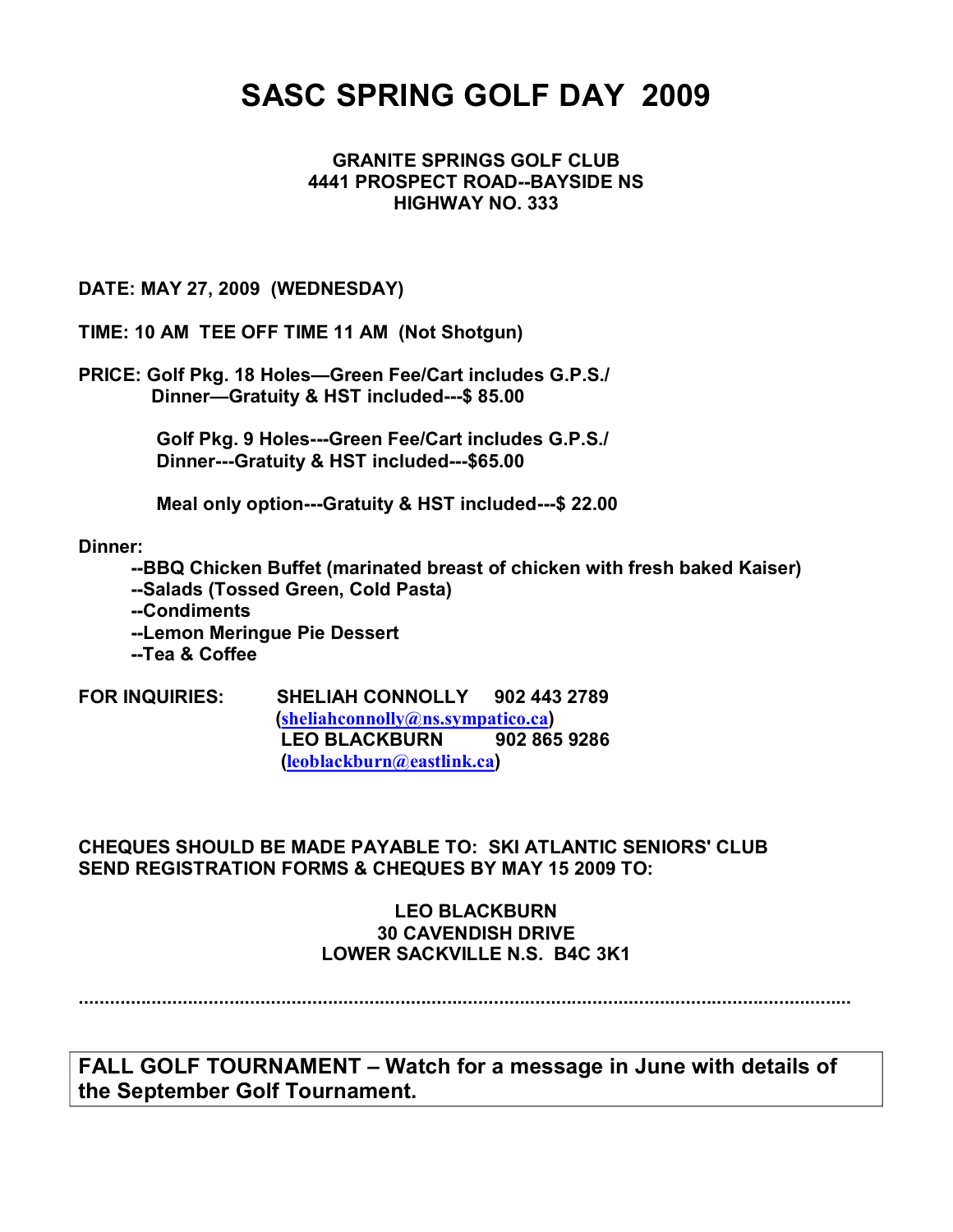# **SASC GOLF REGISTRATION FORM GRANITE SPRINGS, MAY 27, 2009 (PLEASE PRINT THANK YOU)**

| 18 HOLES GOLF Pkg. ------------------ \$85.00  |
|------------------------------------------------|
| 9 HOLES GOLF Pkg. ------------------ \$65.00   |
| MEAL ONLY --------------------------- \$ 22.00 |
| Golf Level: HandicapScoreNever PlayedOther     |

**………………………………………………………………………………………………………..** 

### **Directions For Granite Springs Golf Course**

**Whereever your house may be:**

**Get on highway 102 going to Halifax When you are near Halifax take exit 1A/1 (You will see a small sign saying "Exhibition Park")** There are two more exits on this road---Take the second exit **And go to the second set of traffic lights and make a right hand turn** You are now on the Prospect Road-Highway—333---20km from golf club Go to Bayside-No. 4441---Right hand side of highway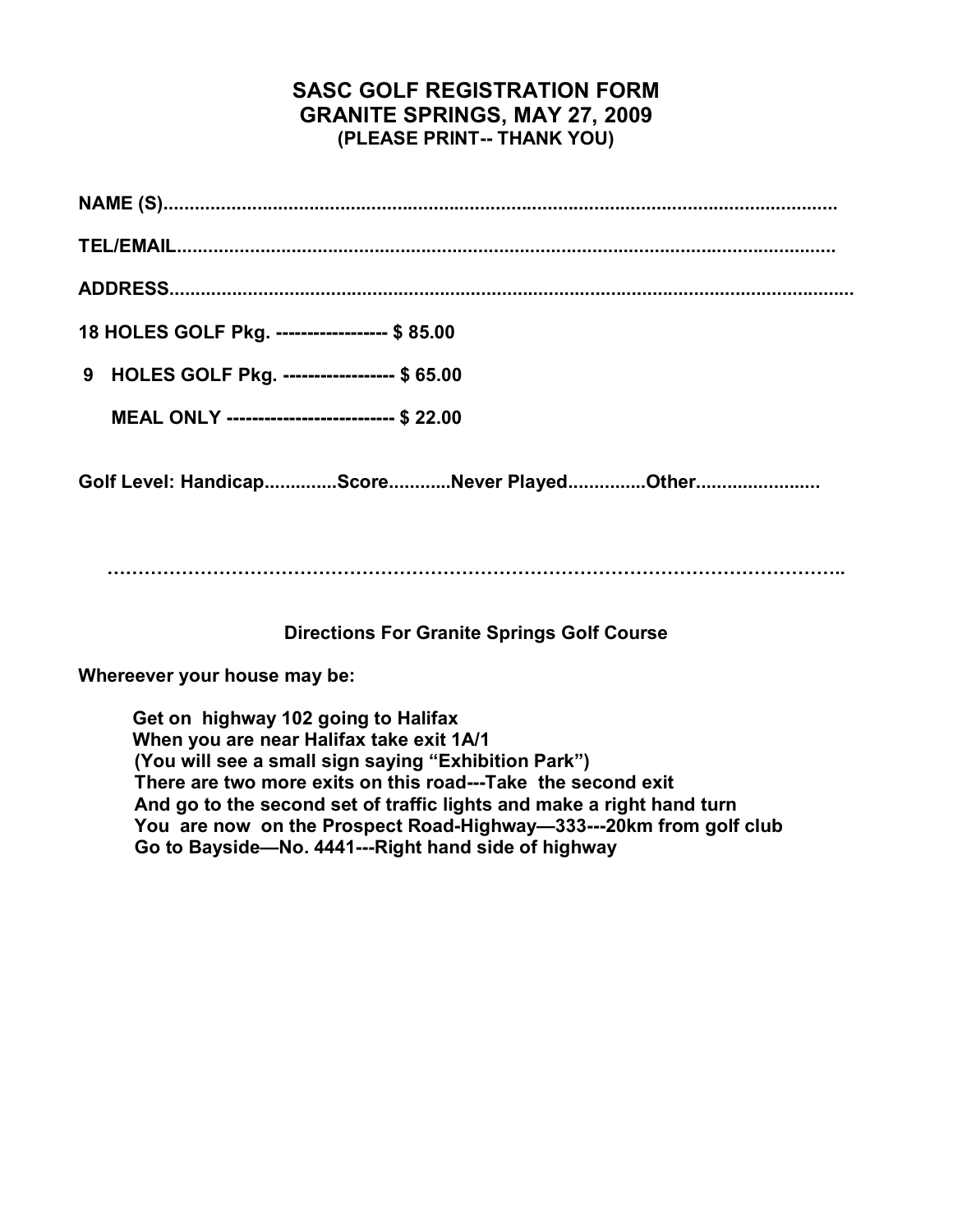# **NOTICE OF SASC AGM/END OF SEASON GATHERING**

#### **The Annual General Meeting/ End of Season Gathering of the Ski Atlantic Seniors' Club will be held on**

#### **Thursday, June 11 , 2009 at 4:00 pm. at the Debert Hospitality Centre 180 Ventura Drive Debert, N. S.**

- **4:00 Social Hour (with complimentary wine, beer and snacks)**
- **5: 00 Annual Reports**
- **6:00 Buffet Supper**

**The cost of the supper will be \$20.00 per person.** 

**A Nominating Committee has been formed. However, nominations can be made from the floor or you could contact Richard Potter (902) 835‐8868.** 

**To facilitate catering, registrations and cheques must be received no later than May 30 Cheques should be made payable to Ski Atlantic Seniors' Club and sent to:**

| <b>Kate MacDonald</b>  | Tel: (902) 455-8868 |
|------------------------|---------------------|
| 3914 Novalea Drive     | or                  |
| Halifax, N.S., B3K 3G7 | (902) 687-2011      |

**Directions to the Debert Hospitailty Centre: Take Exit 13 (approximately 10 km west of the Truro exit) off Highway 104. As you come off the highway, you will notice a Tim Horton's on your right. Continue on 4 km and on your left you will see the sign for the Debert Hospitality Centre. Enter and proceed another .7 km to the centre.**

| Attending Social/AGM YesNo         |
|------------------------------------|
| Supper \$20 Yes                    |
| Cheque in the amount of \$enclosed |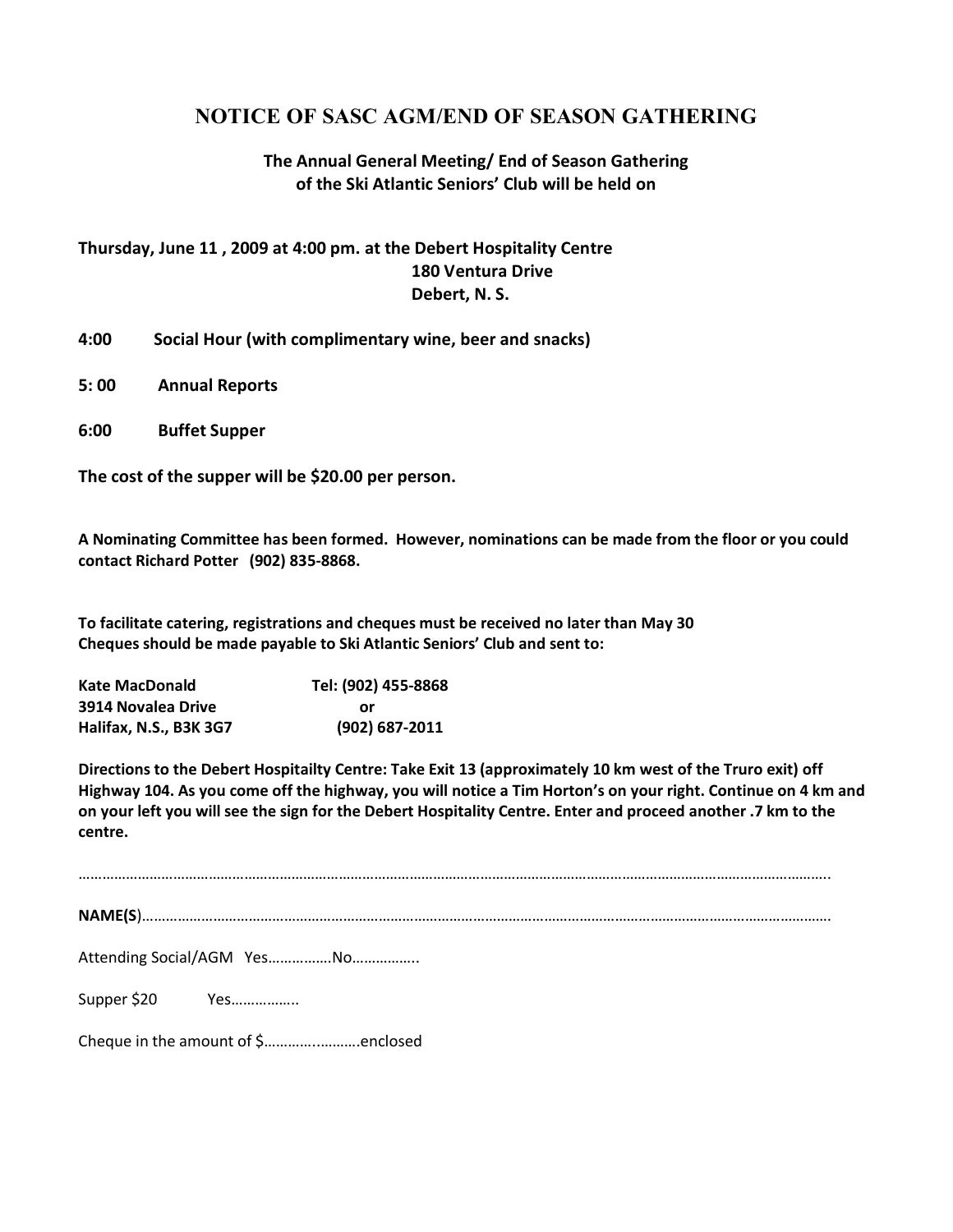**New Member: Yes\_\_\_\_\_ No\_\_\_\_\_** 

# **Ski Atlantic Seniors' Club**

# **2009 – 2010 Membership Applicatio**n

| <b>NAME</b>           |       | <b>PHONE</b>                      |  |
|-----------------------|-------|-----------------------------------|--|
| <b>ADDRESS</b>        |       |                                   |  |
|                       | PROV. | <b>POSTAL CODE</b>                |  |
| <b>E-Mail Address</b> |       | <b>Club Newsletter by e-mail?</b> |  |

 I hereby apply for a Membership Card (Social), which entitles me to attend Club events such as Kell Antoft Days, Golf Days, Annual General Meeting and Ski Trips. Enclosed is the annual membership fee of \$ 15.00. **(No age restriction)**

 I hereby apply for a Membership Card (Skiing) entitling me to ski at participating ski areas in Nova Scotia and New Brunswick during the 2009/2010 season. Enclosed is \$ 185.00 for membership and skiing.

#### **I enclose a recent photo (about 30 x 45 mm) (i.e. Driver's License / Passport size)**

 For the skiing membership, I certify; That I am 65 years of age or over;

**OR** 

That I am retired from full-time employment and that I am 55 years of age or over.

New members will receive a nametag. I am a new member Yes No

I hereby agree to abide by the Constitution and By-laws of Ski Atlantic Seniors' Club and by signing below I have indicated that I have read and agree to Section 10 relating to the exclusion of liability (see the reverse side or below).

Mail application, payment and photo to:

| SKI ATLANTIC SENIORS' CLUB |  |  |
|----------------------------|--|--|
| <b>P.O. BOX 3076</b>       |  |  |
| TANTALLON, NS B3Z 4G9      |  |  |

For registration questions: **Mary Drake** (902) 826-9199 For information on Club activities: **Phone John Murley (902) 4773217 Bob Webb in Truro (902) 8974679**